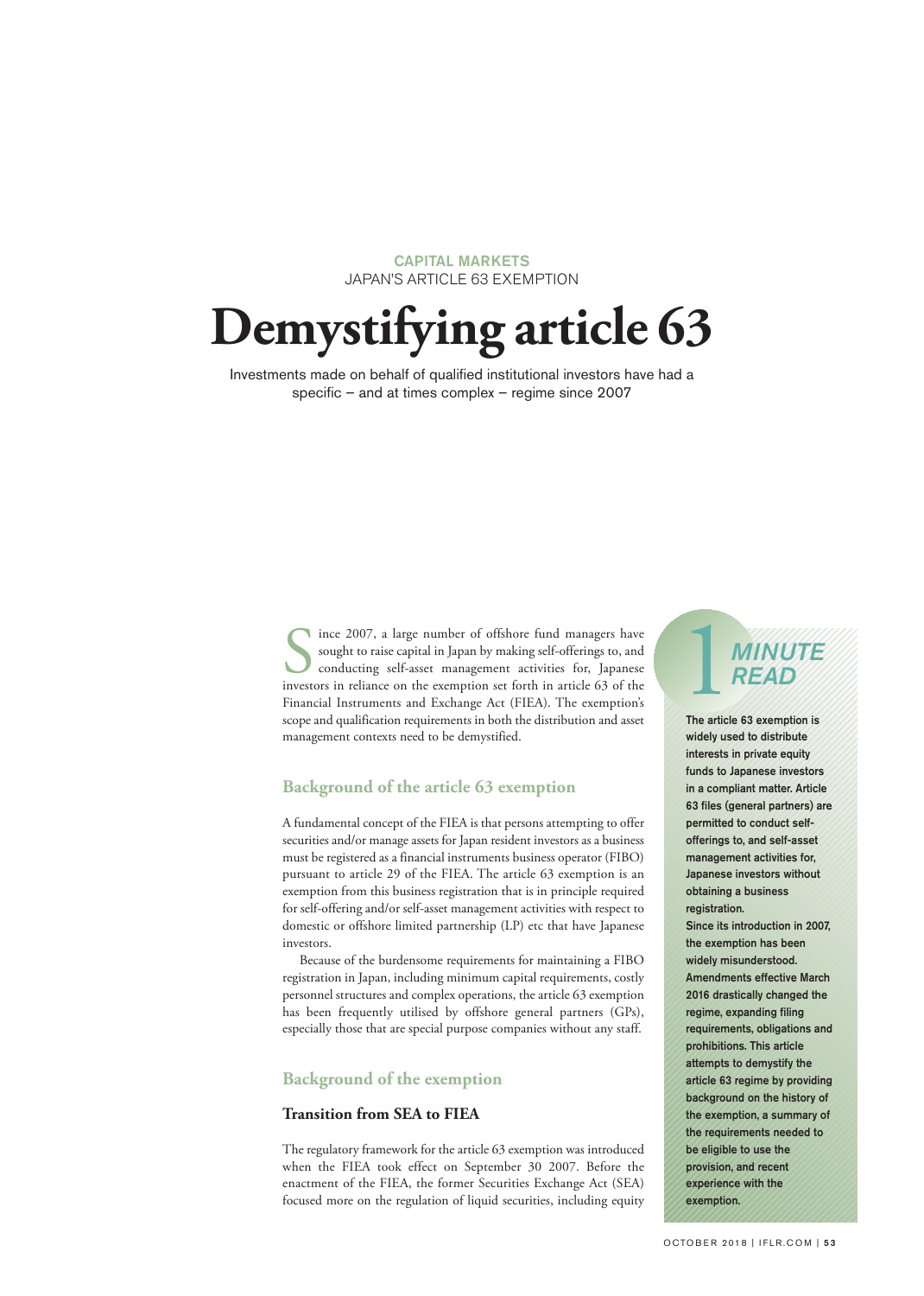securities and the brokerage businesses, and less on the self-offering and self-asset management activities for LP funds (that were not heavily regulated under the former SEA). Further, there was no distinction with respect to the degree of regulation depending on the specific attributes of investors.

In response to the need for comprehensive and cross-sectional rulemaking to reduce regulatory loopholes, the FIEA was enacted to enhance the integrity of the Japanese regulatory process and bring flexibility from the perspective of overall investor protection. Under the FIEA, securities companies, investment trust management companies, asset management companies and investment advisers that had been regulated under the previous vertically divided regulatory framework were merged into the concept of FIBOs under the same overall registration regime. The FIEA also introduced the concepts of professional investor and general investor, with the level of oversight and operational compliance depending on the type of investor from a perspective of the flexible protection of Japanese investors.

# **Introduction of the article 63 exemption**

Because the new system of FIBO registrations is intended to apply even when target investors are highly professional institutional investors such as banks or asset management companies, there was a concern that the general rules would impede the activities of financial intermediaries. Thus, in order to ensure flexibility and operational efficiency, the concept of a category of qualified institutional investors (QIIs) was introduced and certain activities for QIIs came to be exempted from the registration principles.

Thus, the article 63 exemption was introduced as a regulatory regime for selfoffering and self-asset management activities directly mainly at QII investors with respect to interests in collective investment schemes, schemes (an investment structure having securities investments from two or more investors, which undertakes investments using the capital raised and which distributes profits gained from the investment to investors).

# **Article 48 of supplementary provisions**

At the time of the establishment of the FIEA,

the government prepared transitional measures under article 48 of the FIEA. These supplementary provisions grandfathered existing funds even after the enactment of the FIEA. These rules allow business operators under the article 63 exemption to continue managing funds created prior to the enactment of article 63 until such funds are wound up. However, it did not allow article 63 exempted business operators to offer such funds to new investors on or after September 30 2007.

# **General rules of article 63 and the de minimis exemption**

The article 63 exemption gives relief from both the self-offering restriction and the selfasset management restrictions noted above. Thus, an article 63 filer can select to be exempted from the distribution restrictions or the asset management restrictions, or both.

A GP that wishes to rely on the exemption for its activities is required to file a notification with the Kanto Local Finance Bureau (KLFB) on form 20. There is no limitation with exemption unless they are also employed by the GP entity.

#### *De minimis* **exemption**

Another FIEA exemption critical to offshore GPs that are considering filing under the article 63 exemption is the so-called *de minimis* exemption.This exemption is limited and only available to an offshore GP of globally offered LP funds, which excludes the GP's self-asset management activities for Japanese Investors from the scope of the investment management business requiring registration where the offshore GP meets certain standards.

An offshore GP that seeks to rely on the *de minimis* exemption must ensure that it meets, and that it will meet as long as the GP holds assets of any Japanese investor, all of the following requirements:

(i) All of direct investors that have interests in the LP are QIIs, and all of indirect investors that have interests in the domestic collective investment scheme that owns the LP interest are QIIs.

**Employees of a managerthat isn't the GP of a fund can't engage in solicitations made under article 63 exemption unlessthey are also employed by the GP entity**

respect to the number of LP funds that a single GP entity can offer and/or manage under the exemption. However, each LP fund must include at least one QII as an investor.

Where a GP (i) offers interests in an LP fund to non-QII Japan resident investors and/or (ii) manages an LP fund with non-QII Japan resident investors, the number of such non-QIIs must not exceed 49 investors and these limitations apply on a fund-by-fund basis. Consequently, there must already be at least one QII invested in the fund before any non-QII can invest.

In addition, the person involved in marketing the relevant LP fund must be an officer, director or employee of the entity that acts as an article 63 exempted business operator because the article 63 regime exempts only self-offering for the distribution side.Thus, employees of a manager that is not the GP of a fund cannot engage in solicitations made under the article 63

(ii) The total of the number of direct investors and indirect investors is nine or fewer.

(iii) The total amount of money or other properties invested or contributed by direct investors does not exceed an amount equivalent to one third of the aggregate amount of money or other properties contributed from all of the limited partners of the LP fund including offshore investors.

If an offshore GP is able to ensure that the GP meets, and will continuously meet, all of the foregoing requirements, it can rely on the *de minimis* exemption for its self-asset management activities for Japanese investors. In these cases, the GP would only rely on the article 63 exemption for its self-offering activities.

Thus, if a GP is eligible under the *de minimis* exemption (on the asset management side) that GP can elect to withdraw from the article 63 exemption regime as soon as the GP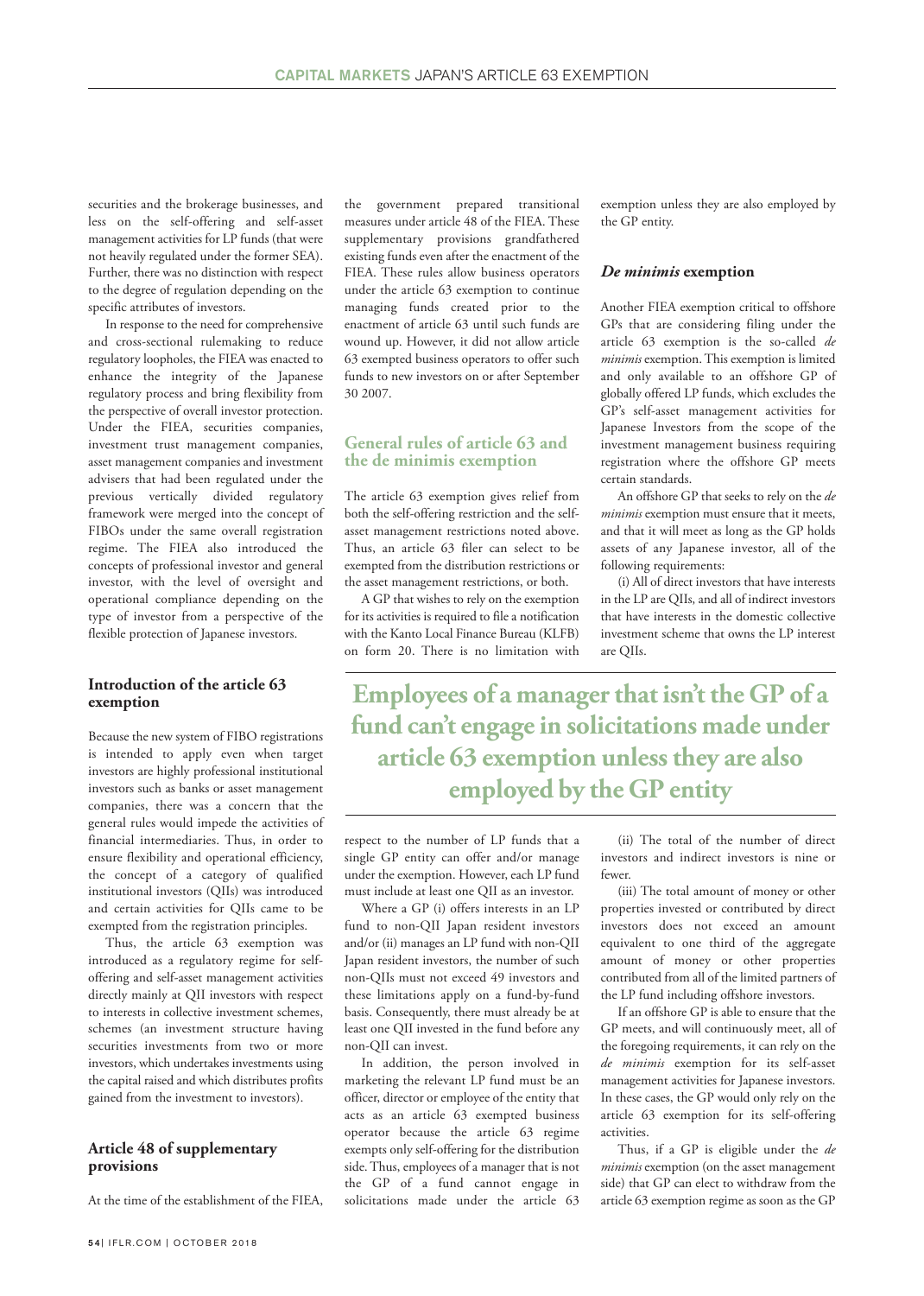has ceased to engage in self-offering for Japanese investors. Many foreign fund managers elect this approach to avoid the continuing reporting requirements under Article 63 noted below.

# **2016 amendments**

# **Reasons for amendments**

Due to the relatively simple procedure needed to prepare and submit form 20 with very little supplemental disclosure documentation prior to 2016, the article 63 exemption was very actively used by both domestic and foreign managers following its adoption in 2007 with several thousands of filings being made. In fact, some article 63 exempted business operators maintained their status even when maintaining such status was no longer required.

To make matters worse, individual investors having little financial knowledge (such as the elderly) were increasingly targeted because there was no limitation on the types of non-QIIs eligible to be solicited under the distribution side of the article 63 exemption with many resulting regulatory problems. Because of these abuses, and in order to better regulate offering activity under article 63, the exemption was significantly revised by an amendment to the FIEA that became effective on March 1 2016.

# **New form and deliverables**

#### **Form 20**

The 2016 amendments drastically changed the documentation required to make and maintain an article 63 filing. Thus, a new form 20 was created under the 2016 amendments requiring considerably more information, including a brief description of the investment portfolio of each LP fund, and the name, type, and number of all prospective QIIs to be solicited. Offshore GPs were also required to appoint a representative in Japan, to serve as a contact person in Japan and to specify the name, address, and phone number of such representative in the form 20 filing.

#### **Other deliverables**

In addition to the new form 20, various additional deliverables are now required to

complete an article 63 filing including, for example, an oath of the filer, an oath, resume and affidavit of each director (if the director is not a Japan resident), and for all officers and certain key employees of the article 63 filer together with a copy of the filer's constitutional document (memorandum of association or articles of incorporation) which previously had not been required.

#### **Renewal filing of existing filers**

As part of the 2016 amendments, all article 63 exempted business operators that filed prior to March 1 2016, the effective date of the 2016 amendment, were required to renew their filings by complying with all of the new filing requirements (unless they withdrew their status under the article 63 exemption on

business operator is required to annually prepare a business report with a balance sheet and income statement, and to file it with the KLFB within three months after the end of each fiscal year.

# **Disclosure**

In addition, each article 63 exempted business operator is required to prepare a copy of form 20-2, and place and maintain a copy of this form in its principal business office, and in any other offices where business is conducted under the article 63 exemption, in order to make such information available to the public, or to post it on the internet, or disclose it by any other method to make it continuously and easily accessible to the public without delay after the initial filing. For

**Following the 2016 amendments, each article 63 exempted business operator** is required to **annually prepare a businessreportwith a balance sheet and income statement**

or before February 29 2016). As the new filing requirements were far more complicated than the existing ones, the government allowed a six-month grace period for these renewal filings as a transitional measure.

In light of the filing burdens and heavier obligations noted below, many offshore GPs conducted a careful factual analysis of their activities in Japan to determine if there was in fact any need to continuously rely on the exemption under the new regime.These firms examined whether the final closings of their LP funds were complete, whether their LP funds continued to hold assets of Japanese investors, and whether the GP was able to rely on the *de minimis* exemption in cases where the GP already ceased to offer interests in LP funds in Japan. As a result of this review, many offshore GPs decided to withdraw from the article 63 exemption regime and filed withdrawal notifications.

# **Expanded obligations**

#### **Annual reporting**

Under the new regime following the 2016 amendments, each article 63 exempted these purposes, 'without delay' is in practice considered to be within one month.

Form 20-2 must be continuously disclosed throughout the term until the article 63 exempted business operator makes a withdrawal filing. The information for form 20-2 comprises a portion of the information in form 20, excluding information concerning prospective investors. Form 20-2 should be updated if any changes are made in form 20.

In addition, GPs are required to make a copy of form 21-3 available to the public in the same manner within four months of the end of each fiscal year.The GP must maintain the information disclosed for one year starting from the date that falls four months after the end of each fiscal year. The information for form 21-3 comprises a portion of the information in the annual business report.

# **Other books and records**

GPs are also required to prepare books and records in addition to annual business reports and to retain them for certain minimum periods of time. In particular, all relevant transactional records and customer ledgers relating to the distribution activities, and all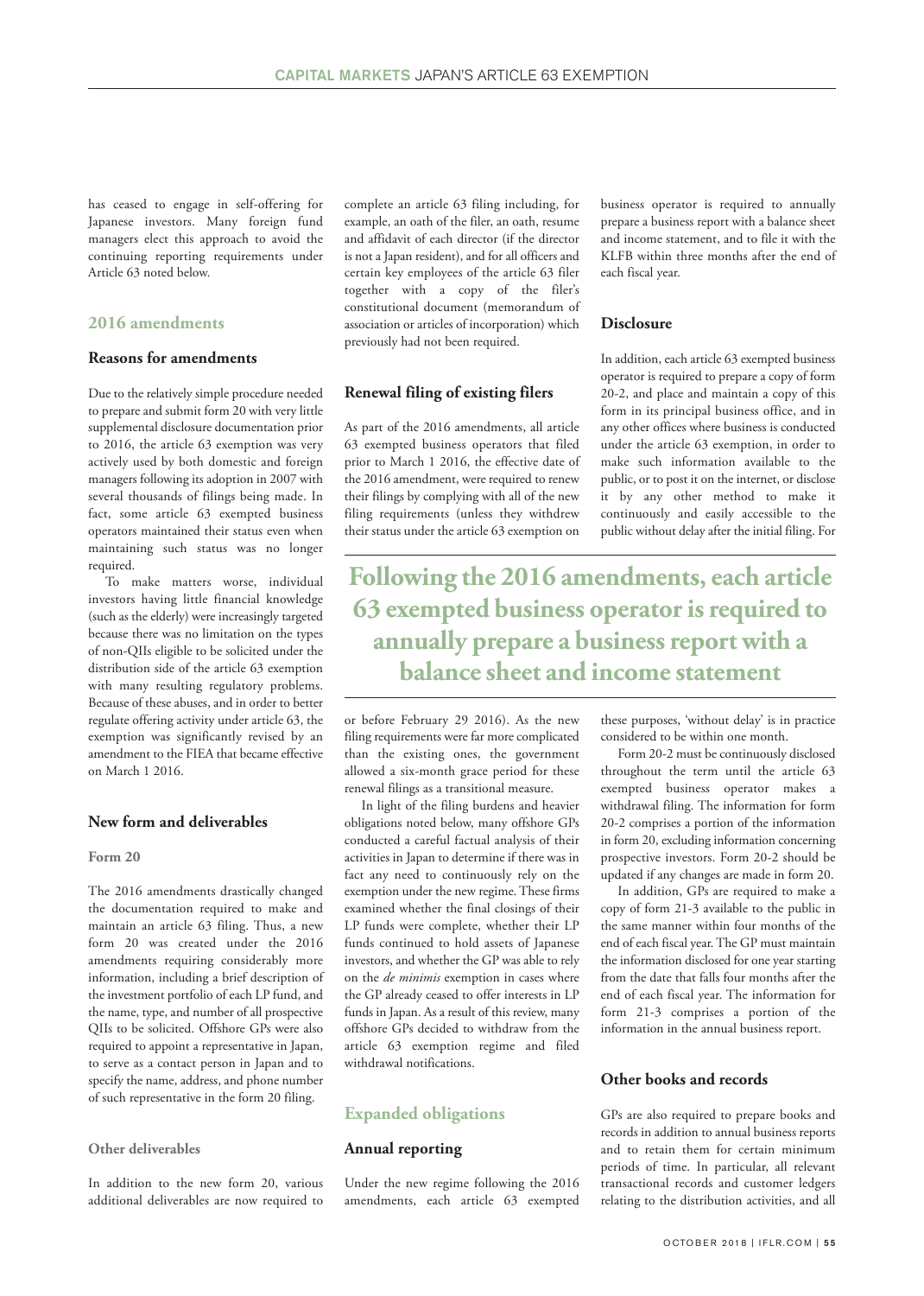relevant investment management descriptions relating to its asset management activities, will need to be maintained for 10 years.

# **Limitation of non-QII eligible investors**

After the 2016 amendments, the FIEA set a limit on the scope of non-QIIs that are eligible to invest in LP funds under the exemption to investors that are not QIIs but are comparatively sophisticated investors such as Japanese listed companies, foreign corporations, domestic corporations with JPY 50million (\$450,300 approximately) or more of stated capital, and individual investors with JPY100 million or more of financial assets and who have held a securities account at a broker for more than a year. In addition, where the fund offered and/or managed assets under the article 63 exemption is considered a venture fund as defined in the FIEA, eligible non-QII investors can include persons who have experienced in starting up businesses etc.

However, as an additional protective provision, the amended article 63 requires that the aggregate amount of contributions (not capital commitments) from (i) experienced persons in the case of venture funds, and (ii) certain closely related persons that are in the relevant categories of eligible non-QIIs, must not be 50% or more of the aggregate amount of the total contributions of all Japanese investors. The 50% calculation is conducted on a fund-by-fund (and feeder fund) basis. If the calculation result is 50% or more, such GP's business under the article 63 exemption is prohibited as a business potentially detrimental to the protection of investors.

# **Other burdens of the amended article 63 that should be noted**

With respect to prohibitions under article 63, it should be noted that self-offerings of interests in a LP fund must include constitutional documents (including the limited partnership agreement) that contain a provision requiring segregation of investor and manager (GP) monies. Foreign funds that cannot demonstrate asset segregation constitutionally or by contract may not be offered to investors in Japan.

Another result of the 2016 amendments that increases the risks for foreign managers under article 63 was the imposition of substantially greater penalties for noncompliance with the new article 63 regime, including an increase in the criminal penalty to five years of imprisonment, and a requirement for the suspension of the relevant exempted business where violations of Article 63 provisions occur.

# **Post-amendment experience and filing issues**

# **Listing all prospective QIIs**

In respect to prospective QIIs to be listed in form 20, the public comments of the Financial Services Agency of Japan (JFSA) explained that a filer needs to list at least one QII as a prospect at the time it submits a notification, and that it is no longer permitted to state 'undetermined' as was permitted before the 2016 amendments.

Because GPs may not solicit any Japanese investors until the article 63 filing is completed, the logical consequence is that GPs need to list one target QII's name even though that GP is not completely sure about the interest level of the relevant QII. On the other hand, if a GP markets to a QII that was not initially listed as a prospective QII, but becomes a prospective QII, the GP must file an amendment.The result has been that a GP operating under Article 63 now typically includes a list of as many QIIs as can reasonably identified in advance for solicitation so that no amendment will be required.

**The Financial Services Agency ofJapan explained that a filer needsto list atleast one QII as a prospect atthe time itsubmits a notification**

# **Closely related investors**

Some offshore managers that wish to rely on the exemption for the placement of fund interests to their Japanese employees (to ensure alignment with the manager's objectives) should beware of the limitation of the contributions by closely related persons of an article 63 fund. Thus, certain employees that fall under the definition of closely related persons may be allowed to invest in LP funds under the Article 63 exemption. However, in these cases, the relevant LP fund must have at least one QII investor and receive 50% or more of the fund contributions from either QII(s), or other categories of eligible non-QIIs. Moreover, any GP of an LP fund that is found to not comply with this regulation (as reflected in its filed annual business reports) will be disqualified and potentially penalised.

#### **Disclosure measures**

With respect to the measures intended to make forms 20-2 and 21-3 available to the public, the JFSA has said in its response to public comments that offshore GPs that have no office in Japan must make such documents available to the public through the internet or any other method. It has also commented that while each GP is not required to create its own webpage, there is no specific guidance about what 'any other method' should be. On the other hand, the regulators appear to believe that it is critical to ensure that investors have access to the location where operators who in substance conduct their business under the article 63 exemption are present, and ensure that these individuals can properly respond to investors' inquiries. Because of this, a possible arrangement has been that the asset management company that manages the assets of the limited partnership based on the authority delegated by the GP, acts to hold form 20-2 (and make it available to the public), where applicable.

Notwithstanding the apparent flexibility with respect to the public notice requirement under article 63 expressed in public comments, the KLFB has recently repeatedly requested that offshore article 63 exempted business operators create a website and post forms 20-2 and 21-3 on the website (even though the KLFB thereafter will admit that there is no legal basis for this demand). In certain cases, offshore GPs may find it awkward to ignore the KLFB's requests in this regard because of other relationships with